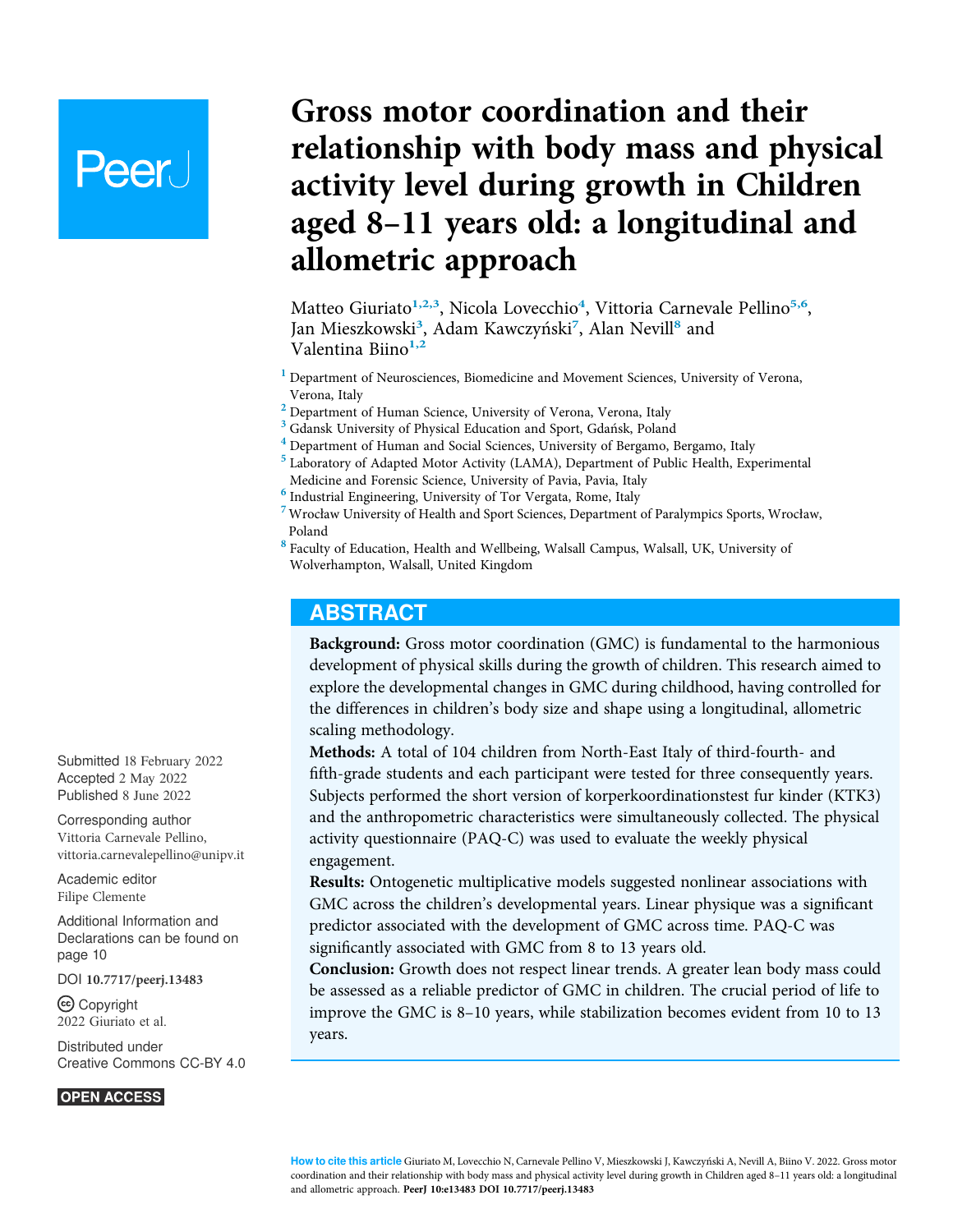Subjects Anatomy and Physiology, Kinesiology, Pediatrics, Public Health, Obesity Keywords Children, Allometric approach, Multilevel modeling, Physical activity level

#### **INTRODUCTION**

Physical activity (PA) practice becomes crucial for the general development of children during growth phases whereas the ability to perform different motor action is defined motor competence (MC; [Henderson & Sugden, 1992](#page-12-0)). In particular, the MC within childhood is often defined as gross motor coordination (GMC; [Robinson et al., 2015](#page-13-0)) because reflects the ability to perform a range of fundamental movement skills (e.g., running, jumping, hopping) that are fundamental as achievements to satisfy the demands of home, sport, school, and the social environment interaction. The perception of MC could contribute to start and continue different training programs or sport activities in children maintaining adherence through years ([De Meester et al., 2016](#page-11-0)). In turn, the development of GMC lead to more specialized movement sequences, such as sport-specific gestures ([Clarke & Metcalfe, 2002](#page-11-1)) (e.g., throwing in basketball) and lifelong movement skills (e.g., cycling and swimming) ([Hulteen et al., 2015](#page-12-1)). In fact, GMC, which requires large muscles for balance, limbs, and trunk movements, become essential to gain more complex movements also, useful after childhood ([van der Fels et al., 2019](#page-13-1)). The achievement of GMC is not an automatic process but needs a planned education and practice ([MacNamara, Collins & Giblin, 2015](#page-12-2)).

[Barnett et al. \(2016\)](#page-10-0) suggesting that variables such as age, sex and weight status affect GMC while *Queiroz et al.* (2020) found a positive modulation and improvements of GCM (in addition to body mass index (BMI)) in young belonging to a family with a high socioeconomic-status family that permit higher possibilities to access in environmental contexts, sports facilities or sports clubs. These results underline the connection between motor practice and central nervous system development ([Davids, Button & Bennett, 2008](#page-11-2)) where the evaluation of GMC is often used as an indirect measure of healthy development ([Barnett et al., 2016](#page-10-0)). In fact, longitudinal research provides a profound overview of adaptations and evolution during tumultuous phase for body mass, weight, and gender hormonal modifications both for girls and boys ([Henrique et al., 2018](#page-12-3); [Lima et al., 2017](#page-12-4)), whereas longitudinal studies with at least three measures separated by time provide a more rigorous interpretation of motor development ([Baxter-Jones, 2017](#page-10-1)). It appears evident that early physical experiences and those timing and structured time are necessary to guarantee the development of basic movements that allow children to obtain practical skills ([MacNamara, Collins & Giblin, 2015](#page-12-2)). Considering children during the growth phases, [Dos](#page-11-3) [Santos et al. \(2018\)](#page-11-3) and Armstrong  $\&$  Welsman (2019) suggested an allometric multilevel modeling analysis between the years (longitudinal) starting a new analytical approach to developmental exercise assessment ([Aitkin, Anderson & Hinde, 1981](#page-10-3)). Allometric permits to analyse height and body mass as two different covariates.

Further, [Dos Santos et al. \(2018\)](#page-11-3) showing that GMC is influenced from Body mass  $(p < 0.001)$  and stature  $(p < 0.001)$  negatively and positively respectively. Suggesting that ectomorphic (more linear children) in their overall body shape, and less heavy, show the best GMC development across time.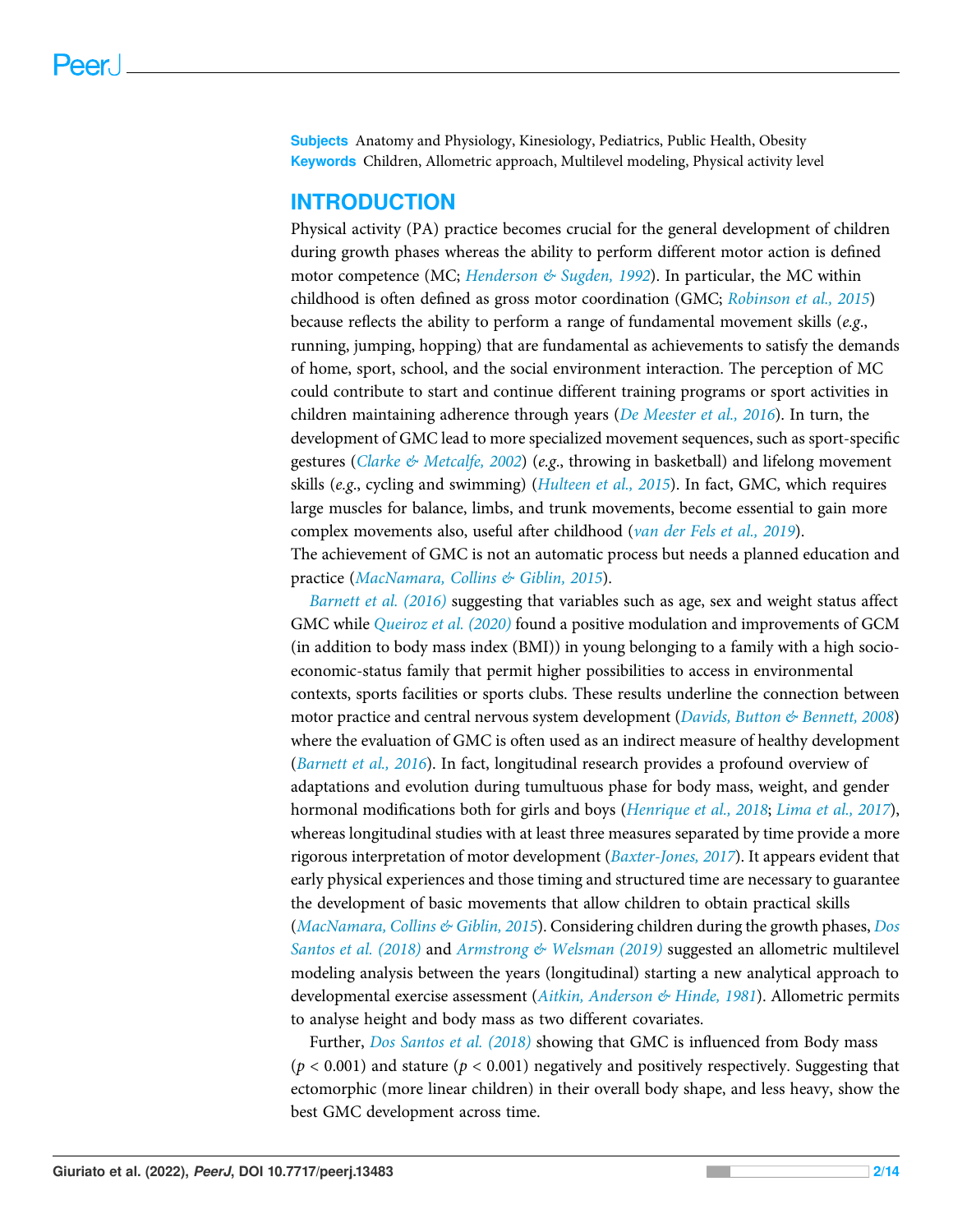Indeed, it permits to understand the influence of variables (i.e. age, body mass, etc.) within an allometric framework to feed a flexible and sensitive evaluation of exercise performance variables ([Nevill et al., 2009](#page-13-3)). For example, [Lovecchio et al. \(2019\)](#page-12-5) and [Giuriato et al. \(2020\)](#page-11-4), through allometric modeling, show that the optimal body shape associated with physical performance (lower limb explosive strength, trunk strength and endurance performance) is a linear physique: slim with a high level of lean body mass. Further, [Dos Santos et al. \(2018\)](#page-11-3) suggested that leaner and physically fitter children tended to show better results of GMC. In point of this, [de Niet et al. \(2021\)](#page-11-5) suggested that physical education (PE) teachers, trainer, coaches or physical educator need to be conscious of the level of affection of the growth on GMC. Moreover, previous studies identified the importance to evaluate the PA level as a precursor of GMC development of children because it could better predict the motivation to start different activities, the motivation to acquire different motor skills and maintaining adherence to the PA programs ([Khodaverdi](#page-12-6) [et al., 2016](#page-12-6); [Hulteen et al., 2020](#page-12-7)).

In children, the GMC were often assessed trough the Körperkoordinationstest Für Kinder (KTK) that is a reliable and low-cost battery field tests ([Kiphard & Schilling, 2007](#page-12-8)) consisting of four standardized measurements such as walking backwards, jumping sideways, moving sideways, and hopping for height. Recently, [Novak et al. \(2017\)](#page-13-4) proposed a short version of standard KTK: the KTK3 that showed a strong correlation with the KTK scores ( $r = 0.98$ ,  $p < 0.001$ ). In particular, the KTK3 seems to be more applicable in sports and school settings because the hopping for height test is more time-consuming and with higher risk of injuries (e.g., ankle sprain) than other sub-tests ([Novak et al., 2017](#page-13-4); [Platvoet et al., 2020](#page-13-5)). Indeed, KTK3 administration time is about 10 min against 20 min of KTK ([Novak et al., 2017](#page-13-4)).

To the best of our knowledge, no previous studies investigated the relationship between KTK3 results and height and body mass using an allometric modelling that permits an accurate evaluation of children body shape and performance in accordance with their growth. We hypothesized that a better comprehension of the relationship between these variables could help PE teachers and sports trainers to better evaluate their children's capacities and propose the adequate activities to their real growth.

Thus, adopting allometric modeling to investigate in better manner the influence of body mass and height separately on GMC; the aim of this study was focused on a longitudinal investigation (three consecutive years) of the GMC levels within the relationships between height and body mass using the allometric scaling analyses and the relationship of PA level with the GMC development in samples of children aged from 8 to 11 years old.

# MATERIALS AND METHODS

#### Participants and study design

Considering children during the growth phases, *Dos Santos et al.* (2018) and *Armstrong*  $\&$ [Welsman \(2019\)](#page-10-2) suggested an allometric multilevel modeling analysis between the years (longitudinal) starting a new analytical approach to developmental exercise assessment ([Aitkin, Anderson & Hinde, 1981](#page-10-3)). This longitudinal study involved 104 children aged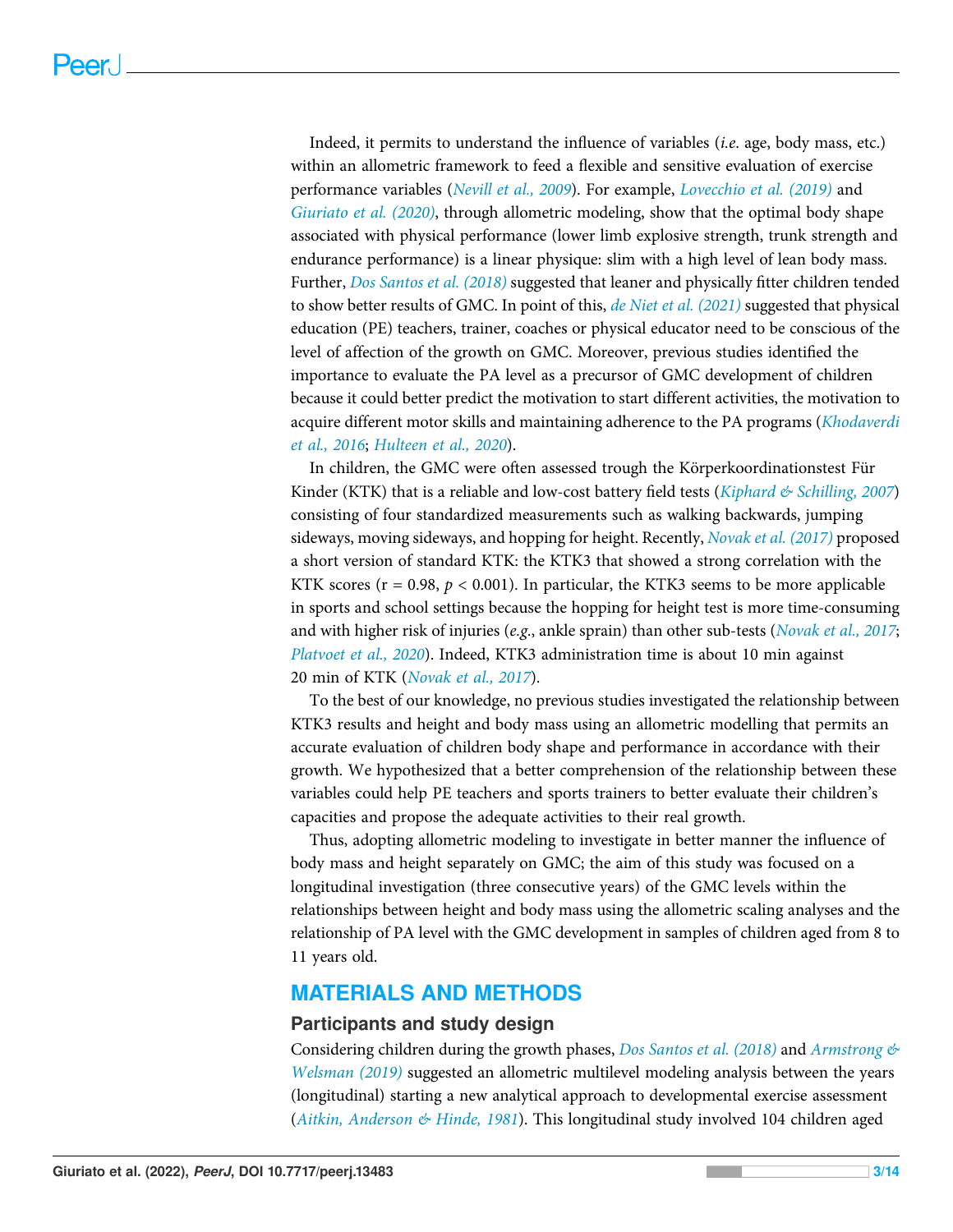8–11 years that were recruited from primary and middle schools in the north-west region of Italy from their PE teachers in the 2017. Every group were assessed for three consecutive years from 2017 to 2019. All groups that started evaluations at the beginning of October 2017 attended third, fourth, fifth, and sixth grade. The authors chose the month of October because the school had just begun, and children had not yet participated in PE program that could alter their performances. Children with known chronic cardiac, respiratory, neurological, or musculoskeletal disorders were excluded from the study while all those were physical active during PE classes and with a contextual medical certificate were included to the assessment. They have taken all the measures during the PE lessons as scheduled in the morning framework (8.00–12.00 AM). The study protocol, including each feature of the experimental design, was approved by the Institutional ethical boards of schools (Prot. 1523; Cod 123.1/6) in accord with the "World Medical Association Declaration of Helsinki" as revised in 2018. According to the consent, all participants were free to withdraw their participation at any time, *a priori*, signed by parents or legal guardians.

#### Procedure

Data collection, including demographic/anthropometric information (sex, age, body mass, height), were collected in a separate appointment before the test sessions using standardized techniques from the sport scientist specialists in accordance with PE teachers. The age of the children from the birth date was calculated and subsequently rounded down values ([World Health Organization, 2008](#page-13-6)).

#### Anthropometrics

Height was measured through a portable stadiometer with a precision of  $\pm 1$  mm (Stadiometer Seca 213, Intermed S.r.l. Milan, Italy) with children in an upright position, barefoot placed slightly apart, arms extended, and head positioned in Frankfort plane. Body mass was assessed through a beam scale with a precision of  $\pm$  100 g (Seca 813: Intermed S.r.l., Milan, Italy), with children wearing light clothing, without shoes and stood upright at the center of the platform of the mass scale. Then, the Body Mass Index (BMI) were calculated using the formula: weight (kilograms)/height  $*$  height (meters).

#### Gross motor coordination

GMC was evaluated using a new and short version of the KTK battery (Kiphard  $\mathfrak{G}$ [Schilling, 2007](#page-12-8)) with a test-retest reliability coefficient of 0.97 ([Kiphard & Schilling, 2007](#page-12-8)). Further, KTK3 retains relatively high accuracy and presents the potential to minimize the risk of injury, such as ankle sprain, to children by removing the hopping for height component ( $r = 0.98$ ,  $p < 0.001$ ). So, the other three subtests combined involve, in total, 10 min increasing the practicality of the battery and the full compliance of children. In particular, the KTK3 procedure applied consisting of three trials:

1. Walking backwards on balance beams (three different widths, 6, 4.5 and 3 cm): A maximum of 24 steps (eight per trial) were counted for each balance beam, which comprises a maximum of 72 steps (24 steps  $\times$  3 beams) for this test.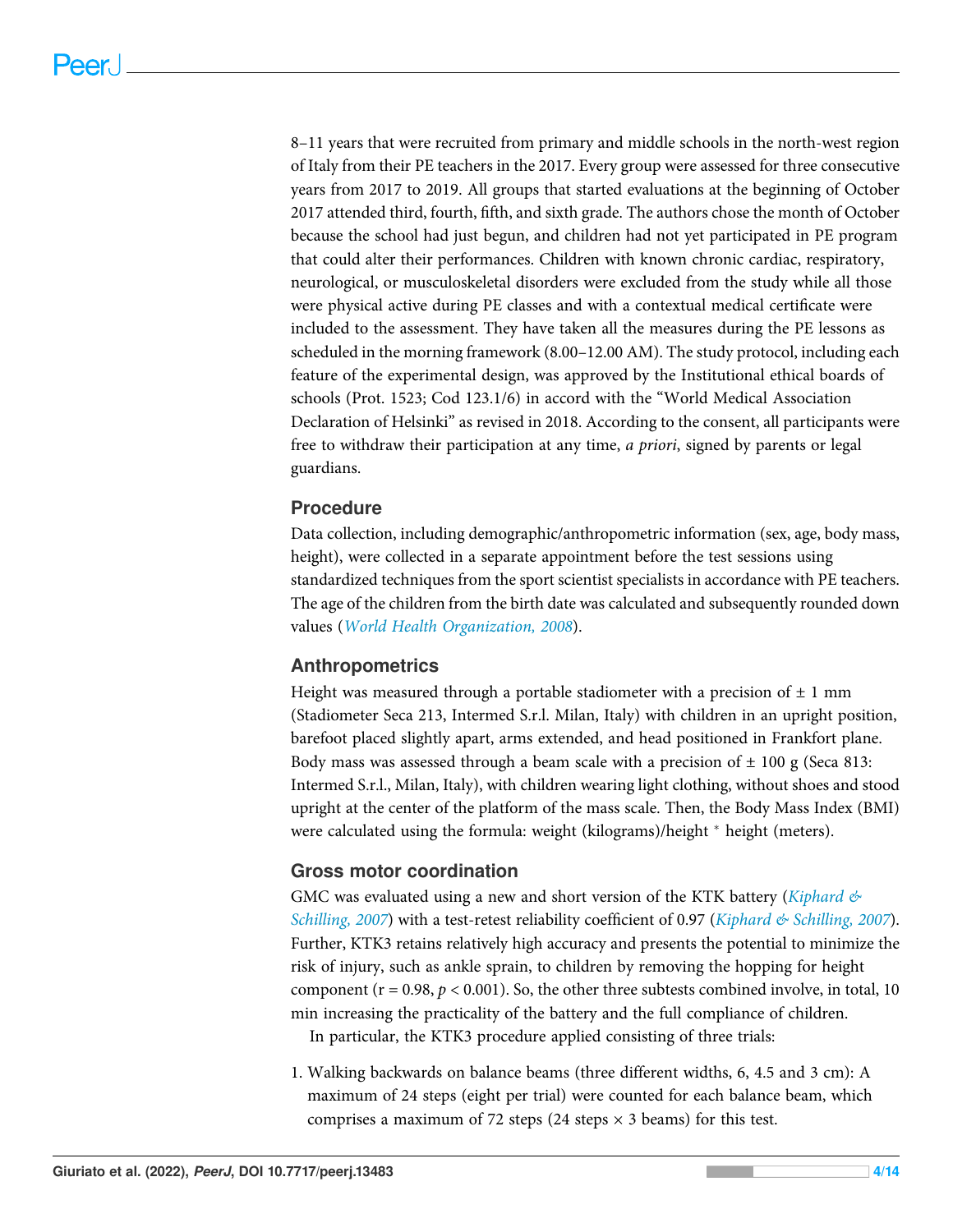- 2. Moving sideways as quickly as possible using two boxes (25 cm  $\times$  25 cm  $\times$  5.7 cm) per two times, transferring the first plate, stepping on it, etc. The number of relocations was counted and summed over two trials.
- 3. Jumping sideways over a board (60 cm  $\times$  4 cm  $\times$  2 cm) as many times as possible in 15 s per two times. The number of jumps over two trials was summed.

Trained supervisors carried out all assessments in the same gym school context. All participants receive a demonstration and verbal instruction for the KTK3 battery. The presence and collaboration of the curricular PE teachers were guaranteed to meet the students' confidence.

#### Physical activity questionnaire

PA was assessed using the Physical Activity Questionnaire for older children (PAQ-C) questionnaire Italian version ([Gobbi et al., 2016](#page-12-9)). The PAQ, as the version of IPAQ for older children, have acceptable reliability (males,  $r = 0.75$ ; females,  $r = 0.82$ ) and convergent validity (*Crocker et al.*, 1997) and the administration and scoring are based on a self-administered, 7-day recall questionnaire (nine items). The nine items were proposed as follow:

- 1. Physical activity in your spare time: Have you done any of the following activities in the past 7 days (last week; e.g. skipping, rowing, running, bicycling etc.)? If yes, how many times (from "no" to "seven times or more")?
- 2. In the last 7 days, during your physical education (PE) classes, how often were you very active (playing hard, running, jumping, throwing)? From "I do not PE" to "always"
- 3. In the last 7 days, what did you do most of the time at recess? From "sat down" to "run and played hard most of the time"
- 4. In the last 7 days, what did you normally do at lunch (besides eating lunch)? From "sat down" to "run and played hard most of the time"
- 5. In the last 7 days, on how many days right after school, did you do sports, dance, or play games in which you were very active? From "none" to "five times"
- 6. In the last 7 days, on how many evenings did you do sports, dance, or play games in which you were very active? From "none" to "six or seven times"
- 7. On the last weekend, how many times did you do sports, dance, or play games in which you were very active? From "none" to "six or more times"
- 8. Which one of the following describes you best for the last 7 days? From "all or most of my free time was spent doing things that involve little physical effort" to "high very often did physical things in my free time"
- 9. Mark how often you did physical activity (like playing sports, games, doing dance, or any other physical activity) for each day last week. From "none" to "very often"

Collected data on participation in different activities and sports, effort during PE classes, and exercise during the past 7 days (lunch, outside school, evening, and weekend).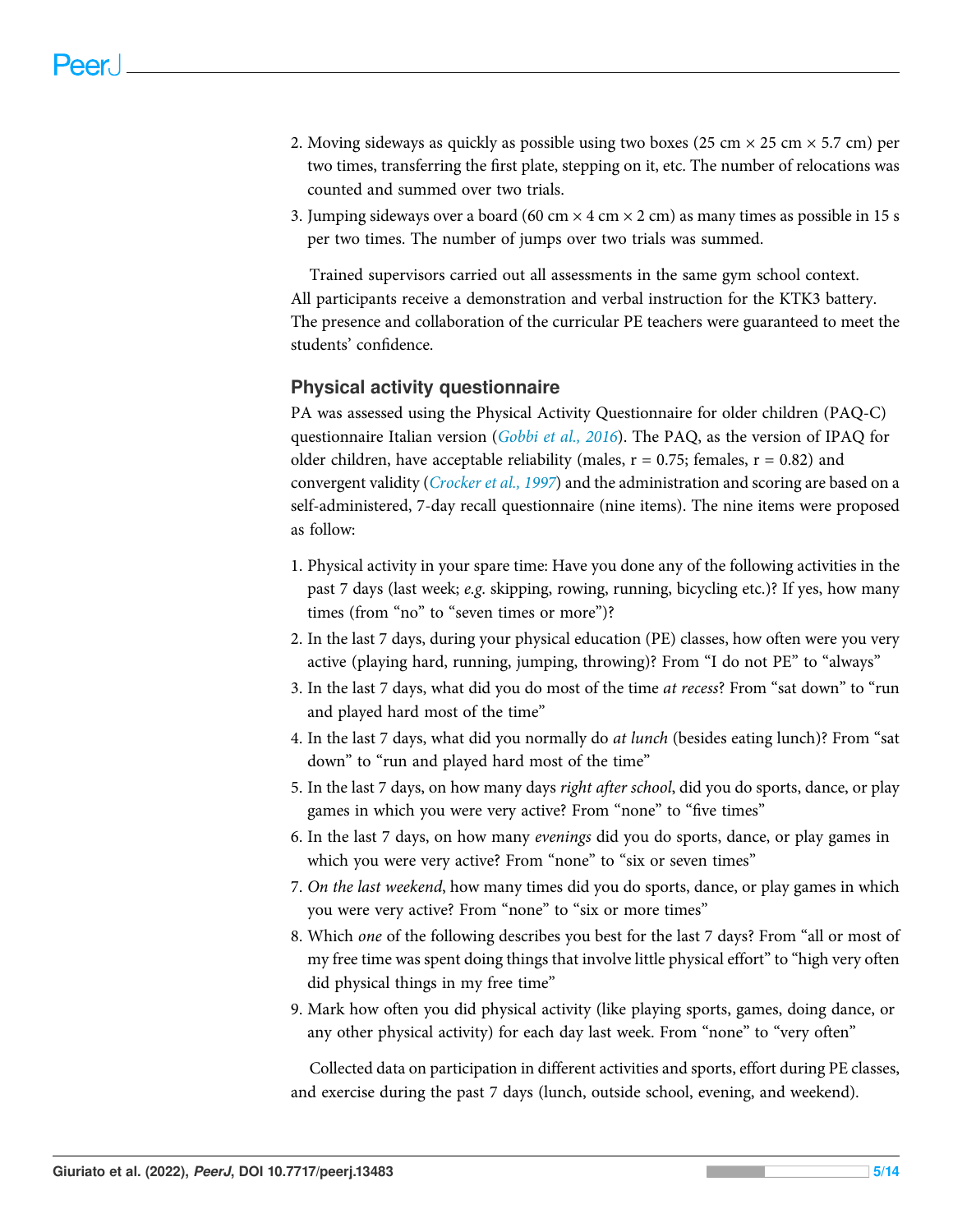The average overall score (from one to five for all of the nine items, with five representing a very physically active lifestyle) was calculated to determine each subject's PAQ-C score.

#### Data and statistical analysis

Data were manually collected by two operators and then inserted in separated sheets supporting anthropometric data with raw data of KTK3. All students are managed with a personal code to guarantee anonymity and a quick resume to match the two subsequent measurements. An appropriate method of analyzing longitudinal (repeated measures) data is to adopt a multilevel modeling approach, an extension of ordinary multiple regression where the data have a hierarchical or clustered structure (measurements grouped at different levels). For example, the repeated measure data, where individuals are measured more than one occasion represents hierarchical or clustered structure. In this study, children assumed to be a random sample represent the level-2 units, with the children's repeated measurements recorded at three visit occasions, being the level-1 unit. After this longitudinal allometric approach, we assessed the influence of body mass on GMC.

[Nevill et al. \(1998\)](#page-13-7) suggested using the ontogenetic multiplicative model ([Nevill et al.,](#page-13-7) [1998](#page-13-7)) where y = body mass<sup>k1</sup> ⋅ stature<sup>k2</sup> exp (a<sub>i</sub> + b<sub>i</sub>⋅PA) ⋅ e<sub>ij</sub>. A modified approach that considers body mass, height, and PA was used to compare our purposes and assumptions. Our model consists in a log-linear multilevel regression expressed as reported below:

<span id="page-5-0"></span>
$$
Ln(KTK_{ij} = k_1 \cdot log_e(Body Mass) + k_2 \cdot log_e(Height) + a_i + b_i \cdot PA + log_e(e_{ij})
$$
 (1)

In the previous formula,  $k_1$  and  $k_2$  are the ontogenetic allometric coefficients;  $a_i$ , and  $b_i$  can vary randomly from different children (level-2), and  $log_e (e_{ii})$  is assumed to have a constant error variance between visit occasions (level-1). The constant  $a_i$  can vary for different populations, such as the fixed factor gender, academic grade, and test through years.

All parameters of M1 were simultaneously estimated using complete maximum likelihood procedures implemented in the MLwiN (Rasbash  $\&$  Woodhouse, 1995). These procedures are robust, efficient, and consistent optimizing the maximum likelihood if multicollinearity were present ([Hedeker & Gibbons, 2006](#page-12-10)).

Additionally, the inverted body mass index (iBMI;  $1,000/B$ MI;  $\text{cm}^2/\text{kg}$ ) was calculated (Heigh<sup>2</sup>/weight) as a valid marker of subject's lean body mass and then a better predictor of percentage body fat ([Nevill & Holder, 1995](#page-12-11); [Nevill et al., 2011](#page-13-9)). Since iBMI has a positive linear association with percentage lean body mass it can represent an index of it.

## RESULTS

Multilevel modeling results are in [Table 1.](#page-6-0) The model suggested the absence of difference between sex (−0.001  $\pm$  0.018, p = 0.522). GMC has a nonlinear trend across the study years (see [Fig. 1\)](#page-7-0). Further, this model shows the ontogenetic scaling factors that best define children's body size/shape and their GMC evolution from 8 to 13 years of age. Body mass  $(-0.244 \pm 0.045, p < 0.001)$  and stature  $(0.644 \pm 0.194, p = 0.0005)$  parameter estimates are statistically significant, suggesting that inverted body mass index (IBMI), a measure of lean body mass, in their overall physique, and less heavy, demonstrate the best GMC development through years. PA (using PAQ-C) was significantly associated with GMC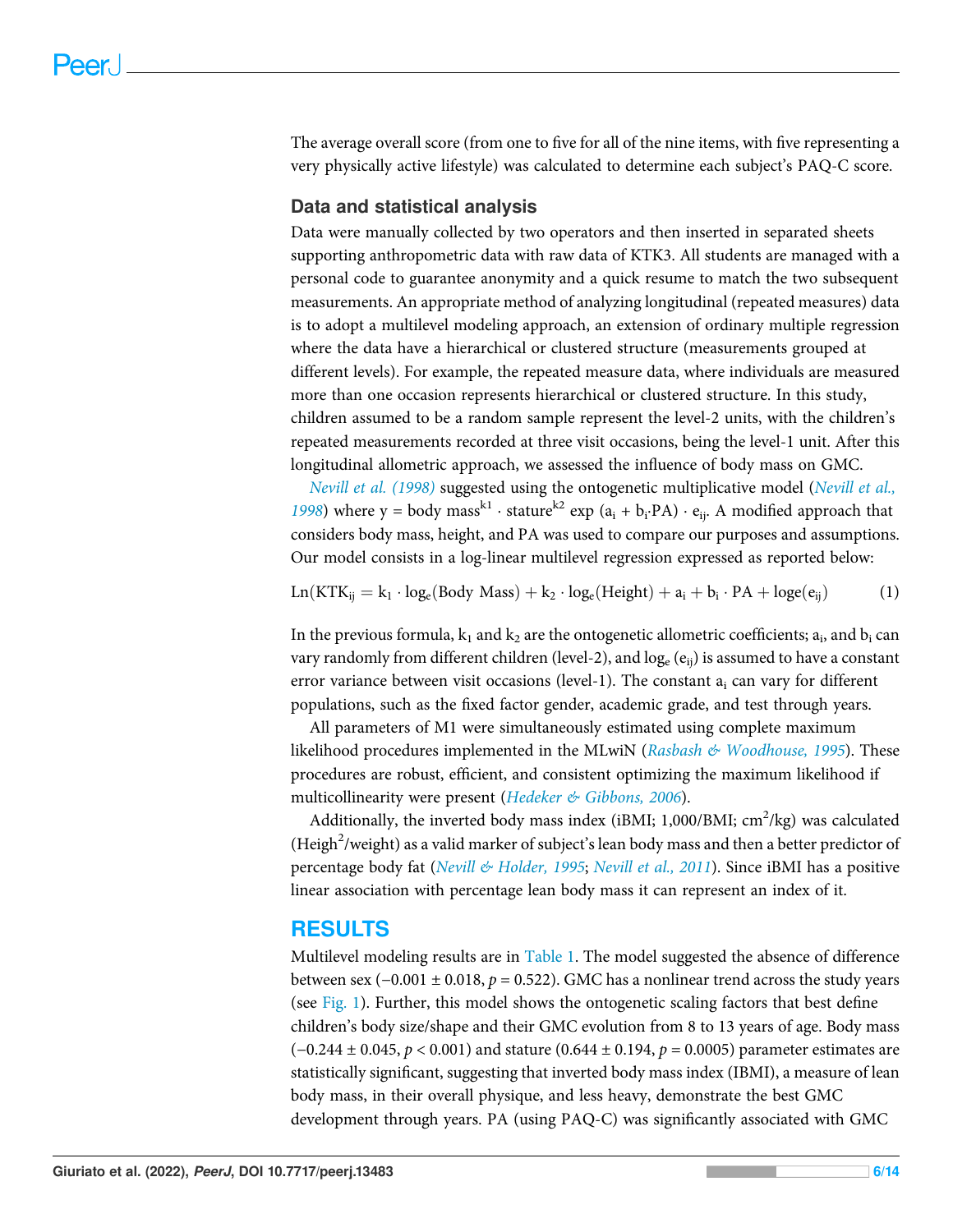| Parameters                                           | Level 1           |                   |         |         |
|------------------------------------------------------|-------------------|-------------------|---------|---------|
|                                                      | <b>Estimate B</b> | $\pm$ SE          | Z-score | p-value |
| Intercept                                            | 0.009             | 0.002             | 4.50    | < 0.001 |
| LnHeight                                             | 0.644             | 0.194             | 3.32    | 0.0005  |
| LnBody Mass                                          | $-0.244$          | 0.045             | $-5.42$ | < 0.001 |
| Physical Activity                                    | 0.52              | 0.012             | 43.33   | < 0.001 |
| Sex (Female)                                         | $-0.001$          | 0.018             | $-0.06$ | 0.5222  |
| Class 4                                              | 0.089             | 0.037             | 2.41    | 0.0081  |
| Class 5                                              | 0.178             | 0.042             | 4.24    | < 0.001 |
| Class 6                                              | 0.215             | 0.058             | 3.71    | 0.0001  |
| Class 7                                              | 0.241             | 0.078             | 3.09    | 0.0010  |
| Class 8                                              | 0.261             | 0.089             | 2.93    | 0.0017  |
| Year of test 2018                                    | 0.083             | 0.027             | 3.07    | 0.0011  |
| Year of test 2020                                    | 0.142             | 0.053             | 2.68    | 0.0037  |
| Random variance components (random intercepts model) |                   |                   |         |         |
| Level 1 (within individuals)                         |                   |                   |         |         |
| Variance (eij)                                       |                   | $0.009 \pm 0.001$ |         |         |
| Level 2 (between individuals)                        |                   |                   |         |         |
| Variance (uij)                                       |                   | $0.009 \pm 0.002$ |         |         |

<span id="page-6-0"></span>Table 1 Multilevel results for gross motor coordination model based on class 3 (8-year) and male subjects.

Note:

Male Subjects and Class 3 do not appears because they would be redundant Class 4 = 9-year; Class 5 = 10-year; Class  $6 = 11$ -year; Class  $7 = 12$ -year; Class  $8 = 13$ -year.

changes from 8 to 13 years. The variance components show significant intra-individual differences in GMC changes through the years, different individual growth rates. Furthermore, GMC differs significantly from 8 to 13 years ([Table 1\)](#page-6-0).

The positive interaction between classes is significant, proposing that GMC development (trajectory over age) increases between the years (see [Fig. 1\)](#page-7-0).

#### **DISCUSSION**

The main goal of the study is to evaluate the trend of GMC during growth spurt according to the anthropometric characteristics (height and body mass) and PA level on three consecutive years of school. The research was based on subjects aged 8 and 11 years old that followed a longitudinal observational approach (aged 10 to 13 years old) and, to make the study more reliable, it was used a multilevel allometric modeling to reach our aim ([Dos Santos et al., 2018](#page-11-3)). Our results showed that the GMC was positively influenced by higher lean body mass and showed an increase performance across years without any difference between sex. The authors considered the importance of knowing the GMC trend through allometric approach to avoid the misleading conclusion where the improvements are related to the children' growth ([Giuriato et al., 2020](#page-11-4); [Sammoud et al.,](#page-13-10)  $2018$ ). Moreover, the allometric scaling becomes the most robust approach [\(Eq. 1](#page-5-0)) to compare GMC with anthropometric characteristics within the growth path variation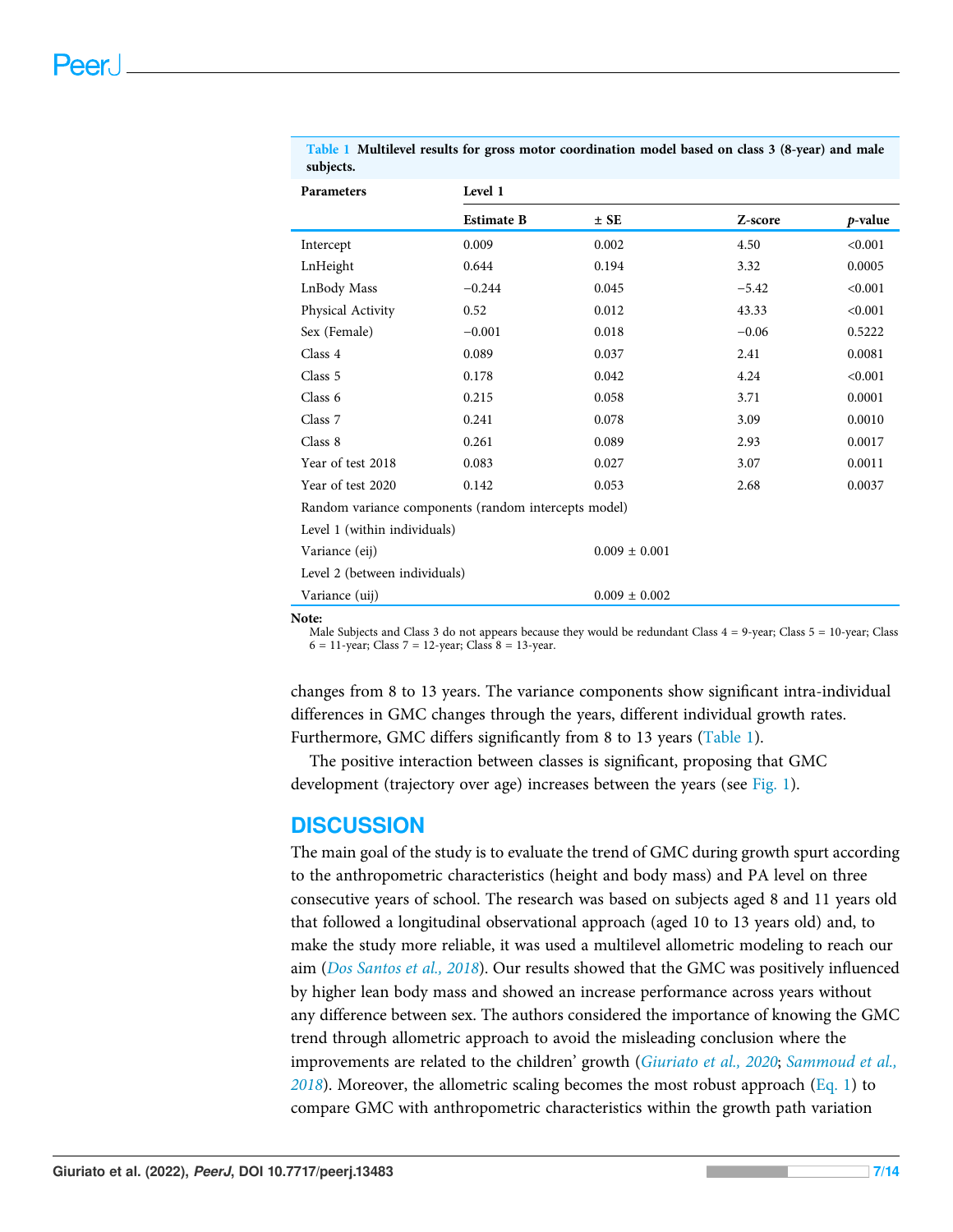<span id="page-7-0"></span>

Figure 1 Estimated marginal means of KTK-3 test per age (at 2008) during the three longitudinal step assessments. Covariates appearing in the model are evaluated at the following LnHeight = 0.3890, LnMass =  $3.7431$ . Full-size  $\Box$  [DOI: 10.7717/peerj.13483/](http://dx.doi.org/10.7717/peerj.13483/fig-1)fig-1

([Tsiotra et al., 2009](#page-13-11)). Indeed, the GMC increase in third, fourth and fifth academic grades, ergo from 8 to 10 years old respectively (i.e., the age at which pre-adolescence begins) ([Malina, Bouchard & Bar-Or, 2004](#page-12-12)), while remain constant in other grades that correspond to the beginning of adolescence (11, 12, 13 years old) [\(Fig. 1\)](#page-7-0).

Based on multilevel modeling analyses, we found that children with linear physique perform better in GMC during growth. Indeed, the allometric approach explains that ectomorphic body shape, i.e., slim, with low body fat, is the best body shape to develop GMC during growing, based on ratio Height<sup>0.644</sup>: Body mass<sup>-0.244</sup> (Estimated B column–[Table 1\)](#page-6-0). Our results demonstrated that lean body mass affects GMC across time. A proportional allometric model was applied to identify the influence of height and body mass. Multilevel modeling output across the years suggested a ratio, between the estimated B parameter, of 1:3 between height (0.644) and body mass (−0.244), respectively. This scaling method identified a tendency iBMI ratio between height and body mass ([Table 1](#page-6-0)) with GMC: note that Nevill  $\mathcal C$  Holder (1995) suggested that iBMI correspond to Lean Body Mass Index (LBM) because it has a positive linear association with percentage lean body mass (LBM% = 100 – BF%). Only one study investigating longitudinal GMC through allometric modelling (*[Dos Santos et al., 2018](#page-11-3)*) and it did not wholly embrace our features. The authors identified the ectomorphic children as the optimal body shape for GMC outcomes suggesting that excess fat body mass negatively affected the performance. It may be possible that lean body mass promotes stabilization and propulsion of the body. Moreover, [Faigenbaum \(2000\)](#page-11-7). showed that regular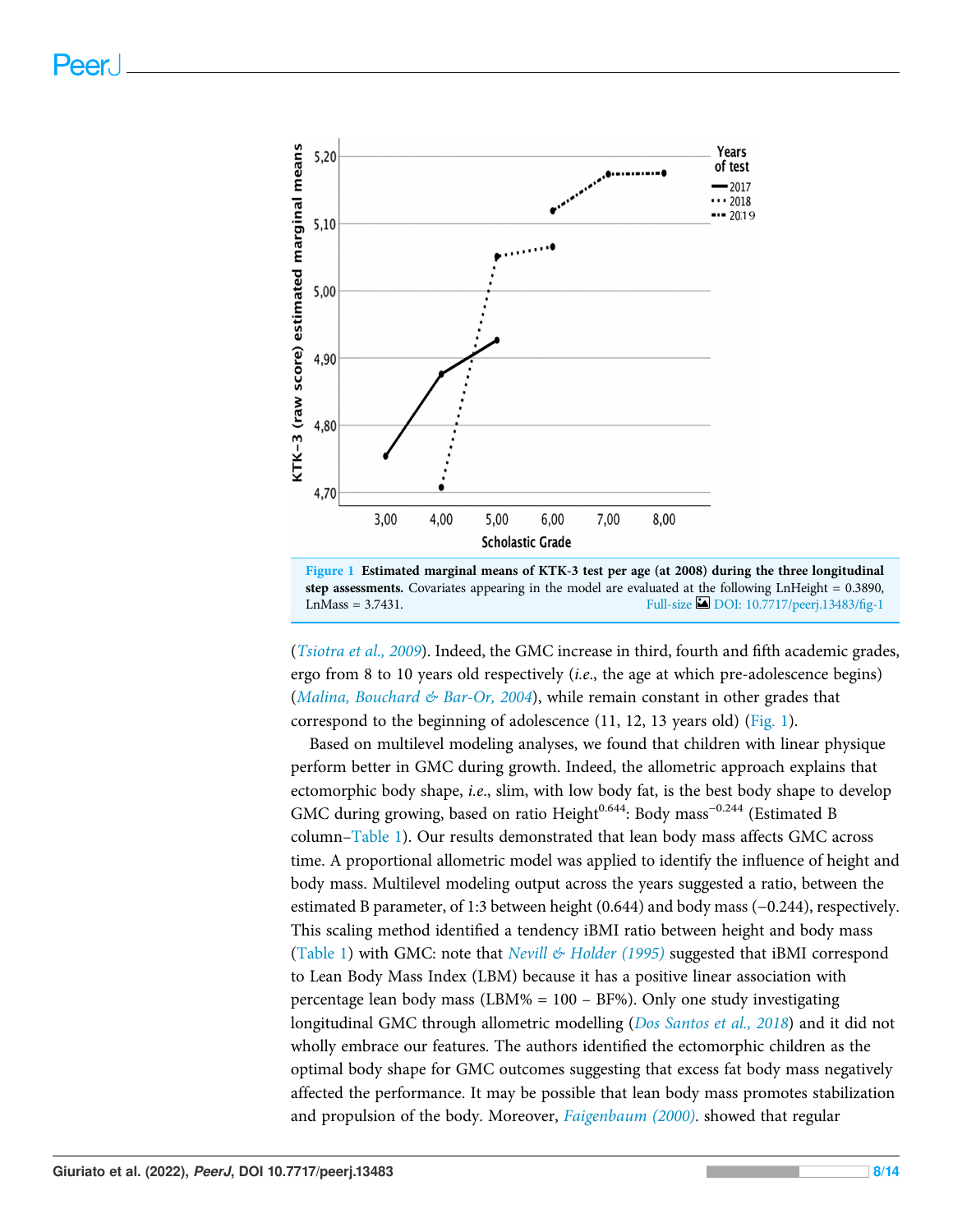participation in strength-training programs during childhood is an excellent predictor of motor skills improvement. Also, [de Souza et al. \(2014\)](#page-11-8), with a retrospective study, demonstrated that the children who were fitter and more active at 10 years old correspond to those with higher GMC at 6 years old. We could suppose that lean body mass may be a precursor of adequate GMC performance and motor skills. On the other side, [Dos Santos et al. \(2018\)](#page-11-3) revealed a significant difference between gender, as opposed to the results of our study. These discrepancies could be explained by the different databases used for the allometric scaling: our data was based on a raw score of KTK3. Indeed, [Dos Santos et al. \(2018\)](#page-11-3) have an already standardized dataset ([Kiphard & Schilling,](#page-12-8) [2007](#page-12-8)) (MQ values) where the natural trend is described through the longitudinal data of the class between the years. Furthermore, the lack of differences between males and females underlies an interesting finding from a practical perspective (Estimated B parameter:  $-0.001$ ;  $p = 0.522$ ). When the coordination has been assessed, the differences between sex are alleviated. Children generally decline their GMC with age ([Giuriato et al.,](#page-11-9) [2019](#page-11-9)). [Dos Santos et al. \(2018\)](#page-11-3) showed a nonlinear trend in GMC across time through allometric modelling, suggesting a performance peak at nine years old. In our features, the exponent of age square remained negative in all models. To avoid invasive analysis, the field test like KTK3, becomes a valuable way to verify the correct development of GMC. KTK3 could be considered a "physical tool" to indirectly evaluate the brain and motor system developments ([Latash, 2012](#page-12-13)).

Our study found also that the PA level influenced the GMC [\(Table 1](#page-6-0)). The estimated parameter B (0.52) suggested a positive influence of the PA level (investigated using PAC-C questionnaire) on the GMC through the years ( $p = 0.001$ ). This result is in line with [Giuriato et al. \(2021\)](#page-11-10), which highlighted that extra school hours of sports practice (i.e. PA) were the first predictor of performance. Considering an heterogenous sample of subjects in their growth fase coming from school context, from a first view, the results about PA–GMC may seem obvious, because there is extensive documentation confirming that physical activity affects positively motor coordination ([de Souza et al., 2014](#page-11-8); [Fransen et al., 2014](#page-11-11)). Indeed, adequate development of GMC through an satisfactory quantity of PA in youth may be important for the improvement and maintenance of health-related fitness from childhood to/into adolescence ([Stodden et al., 2014](#page-13-12)). From another perspective, the Italian sample taking part in the study may not perform an adequate amount of physical activity GMC-based. In the light of this, allow opportunities to be physically active and build GMC during PE offering a valid possibility to children and adolescents to train in an appropriate manner ([Lai et al., 2014](#page-12-14); [Gao, Chen & Stodden, 2015](#page-11-12)).

The KTK3 was composed of three items; two are based on jumping.

The strength of this longitudinal study is the allometric approach linked with multilevel modeling analyses and the use of KTK3 battery ([Vandorpe et al., 2011](#page-13-13)). This study suggested some practical applications during the early stage of life. Firstly, during childhood, the trainer/PE teacher should be aware of the absence of differences between sex from 8 to 13 years old in GMC. Secondly, coaches should consider strong rationale during evaluation: sample-specific scaling model based on anthropometric characteristics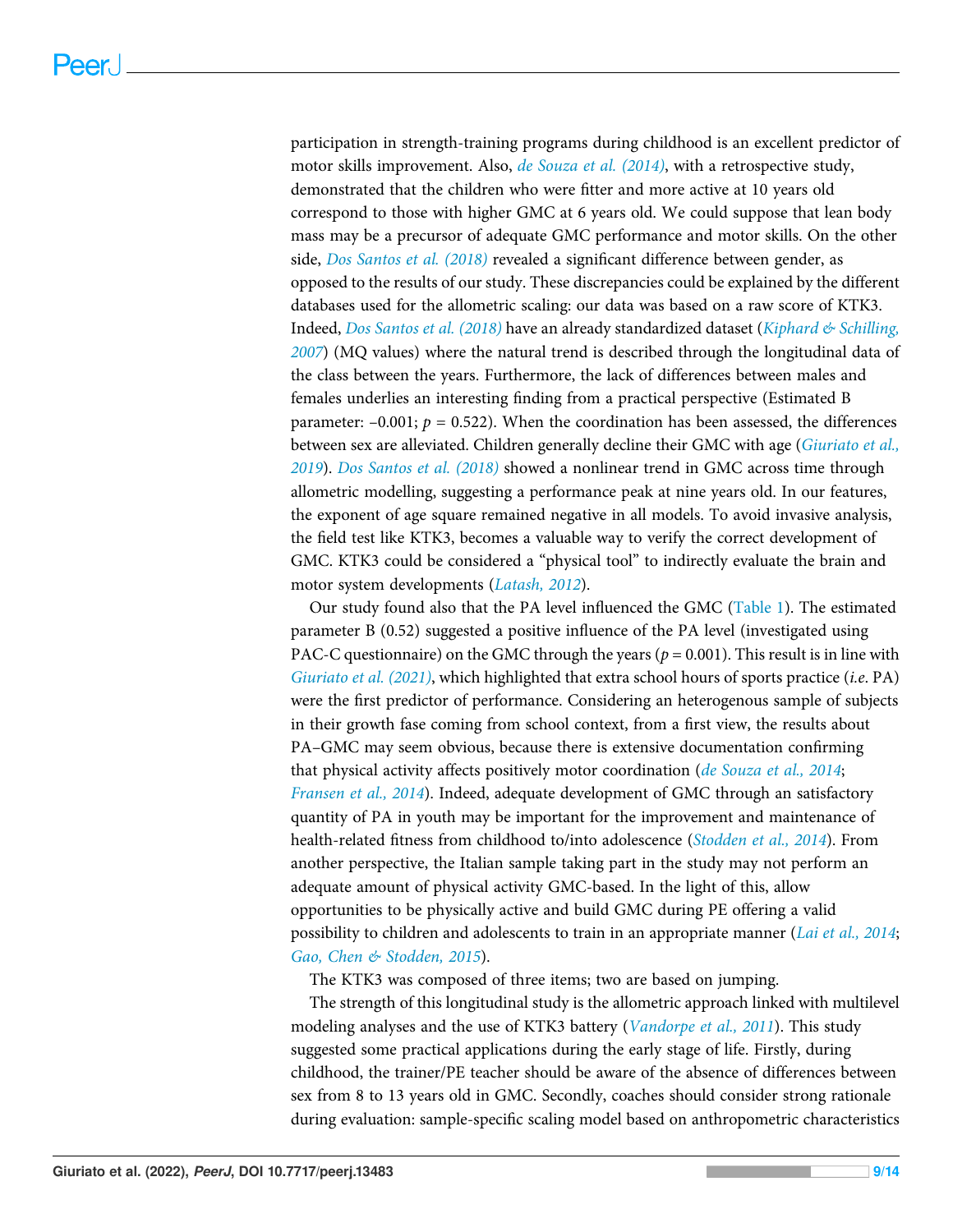rather than theoretical models based on the assumption of body dimension similarity. Finally, the results suggest that this age group (third, fourth and fifth academic grade) has great potential to improve GMC in both sexes. Clearly, we cannot say whether this is the best niche ([Gallahue & Ozmun, 2006](#page-11-13)). Considering this, an adequate PA level is essential to increase GMC, especially during the 8–10 years old period (third–fifth grade of school) as highlighted in [Fig. 1](#page-7-0) where the motor experiences modulate the patterns governing human movement ([Brown-Lum et al., 2020](#page-10-4); [Wrisberg et al., 1995](#page-13-14)). This method is helpful for the first analyses. Still, the growth does not respect linear trends, and then a robust approach is necessary.

We are conscious that the study had some limitations such as the low numerosity of the enrolled sample and the evaluation of PA level through a questionnaire and not directly. Moreover, the body mass was calculated through IBMI and not considering perimeters and folds. But the substantial part of the study is the longitudinal approach through 3 years investigation and the multilevel modeling analyses that permit to evaluate the natural trend of GMC, based on a biological approach that accounting height and body mass, as two independent data.

Our results could contribute to ameliorate and finalize the GMC work of PE teachers and sports trainers during the growth of their children. In fact, the knowledge of the crucial period to develop GMC (aged 8 to 10 years old) and the relationship between GMC development with the body mass and PA level could help PE teachers and trainers to better evaluate their children capacities and, consequently, propose activities and training aimed to the correct development of children and their performances through different age and body shape.

# **CONCLUSIONS**

In conclusion, our finding improved the features of previous literature that suggested an increase in fat body mass is negatively correlated with a rise in GMC level, indicating a positive association between lean body mass with GMC. Lean body mass could be evaluated as a good predictor of GMC in children, especially for teachers, trainers, or sport scientists in talent identification. Furthermore, the period between 8–10 years old is crucial to improve the GMC significantly and subsequently tend towards stabilization from 10 to 13 years old.

# <span id="page-9-0"></span>ADDITIONAL INFORMATION AND DECLARATIONS

#### Funding

The authors received no funding for this work.

#### Competing Interests

The authors declare that they have no competing interests.

#### Author Contributions

 Matteo Giuriato conceived and designed the experiments, performed the experiments, analyzed the data, prepared figures and/or tables, and approved the final draft.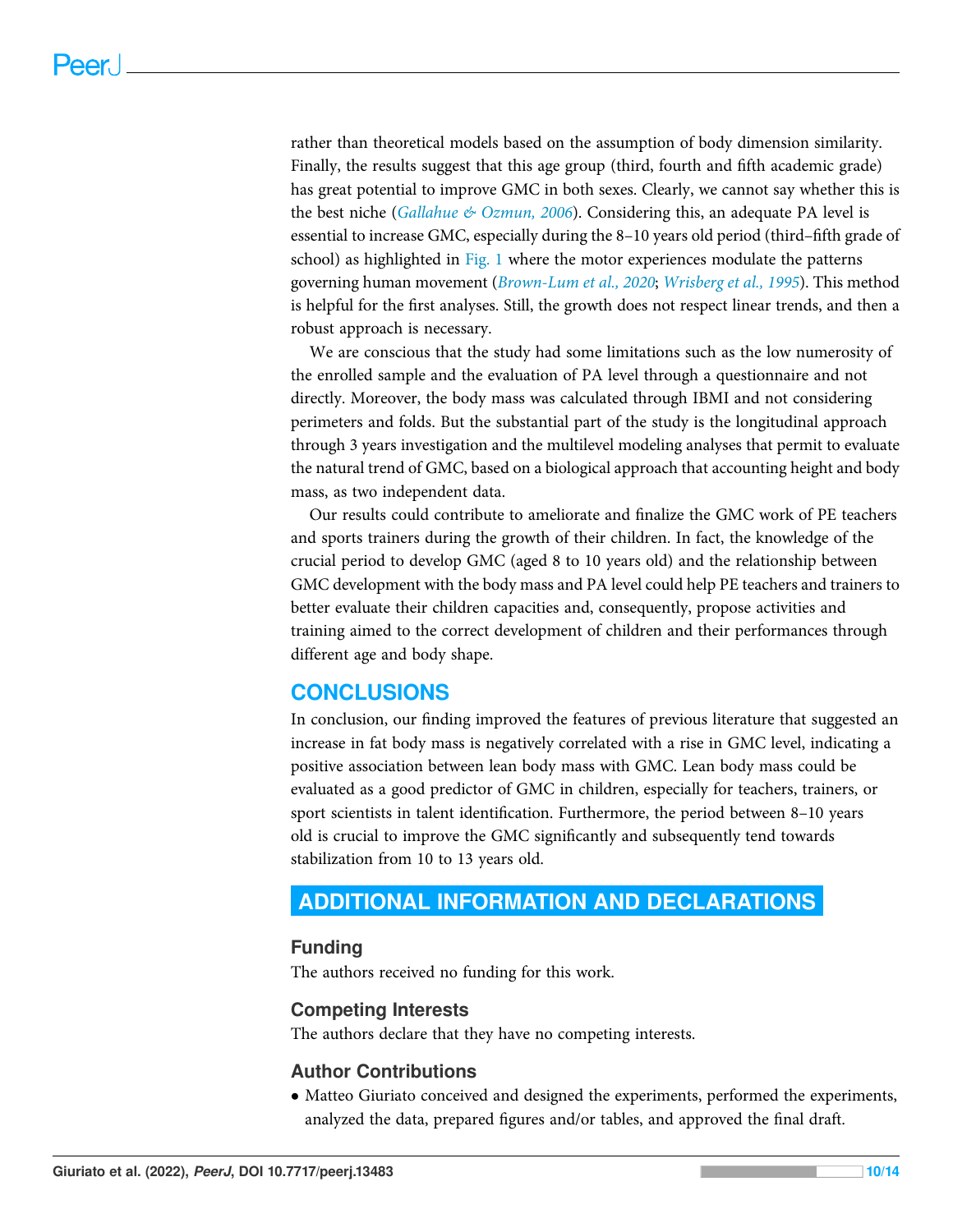- Nicola Lovecchio conceived and designed the experiments, performed the experiments, authored or reviewed drafts of the article, and approved the final draft.
- Vittoria Carnevale Pellino performed the experiments, analyzed the data, prepared figures and/or tables, authored or reviewed drafts of the article, and approved the final draft.
- Jan Mieszkowski analyzed the data, authored or reviewed drafts of the article, and approved the final draft.
- Adam Kawczyński performed the experiments, analyzed the data, authored or reviewed drafts of the article, and approved the final draft.
- Alan Nevill conceived and designed the experiments, analyzed the data, prepared figures and/or tables, authored or reviewed drafts of the article, and approved the final draft.
- Valentina Biino conceived and designed the experiments, performed the experiments, authored or reviewed drafts of the article, and approved the final draft.

#### Human Ethics

The following information was supplied relating to ethical approvals (i.e., approving body and any reference numbers):

This study was approved by the Institutional Ethical Boards of Schools (Prot. 1523; Cod 123.1/6).

#### Data Availability

The following information was supplied regarding data availability:

The raw data is available in the [Supplemental File.](http://dx.doi.org/10.7717/peerj.13483#supplemental-information)

#### Supplemental Information

Supplemental information for this article can be found online at [http://dx.doi.org/10.7717/](http://dx.doi.org/10.7717/peerj.13483#supplemental-information) [peerj.13483#supplemental-information](http://dx.doi.org/10.7717/peerj.13483#supplemental-information).

## **REFERENCES**

- <span id="page-10-3"></span>Aitkin M, Anderson D, Hinde J. 1981. Statistical modelling of data on teaching styles. Journal of the Royal Statistical Society: Series A (General) 144(4):419-448 [DOI 10.2307/2981826](http://dx.doi.org/10.2307/2981826).
- <span id="page-10-2"></span>Armstrong N, Welsman JO. 2019. Sex-specific longitudinal modeling of short-term power in 11 to 18-year-olds. Medicine and Science in Sports and Exercise 51(5):1055–1063 [DOI 10.1249/MSS.0000000000001864.](http://dx.doi.org/10.1249/MSS.0000000000001864)
- <span id="page-10-0"></span>Barnett LM, Lai SK, Veldman S, Hardy LL, Cliff DP, Morgan PJ, Zask A, Lubans DR, Shultz SP, Ridgers ND, Rush E, Brown HL, Okely AD. 2016. Correlates of gross motor competence in children and adolescents: a systematic review and meta-analysis. Sports Medicine (Auckland, N.Z.) 46(11):1663–1688 [DOI 10.1007/s40279-016-0495-z](http://dx.doi.org/10.1007/s40279-016-0495-z).
- <span id="page-10-1"></span>Baxter-Jones ADG. 2017. Growth and maturation. In: Armstrong N, van Mechelen W, eds. Oxford Textbook of Children's Sport and Exercise Medicine. Third Edition. Oxford: Oxford University Press, 13–24.
- <span id="page-10-4"></span>Brown-Lum M, Izadi-Najafabadi S, Oberlander TF, Rauscher A, Zwicker JG. 2020. Differences in white matter microstructure among children with developmental coordination disorder. JAMA Network Open 3(3):e201184 [DOI 10.1001/jamanetworkopen.2020.1184.](http://dx.doi.org/10.1001/jamanetworkopen.2020.1184)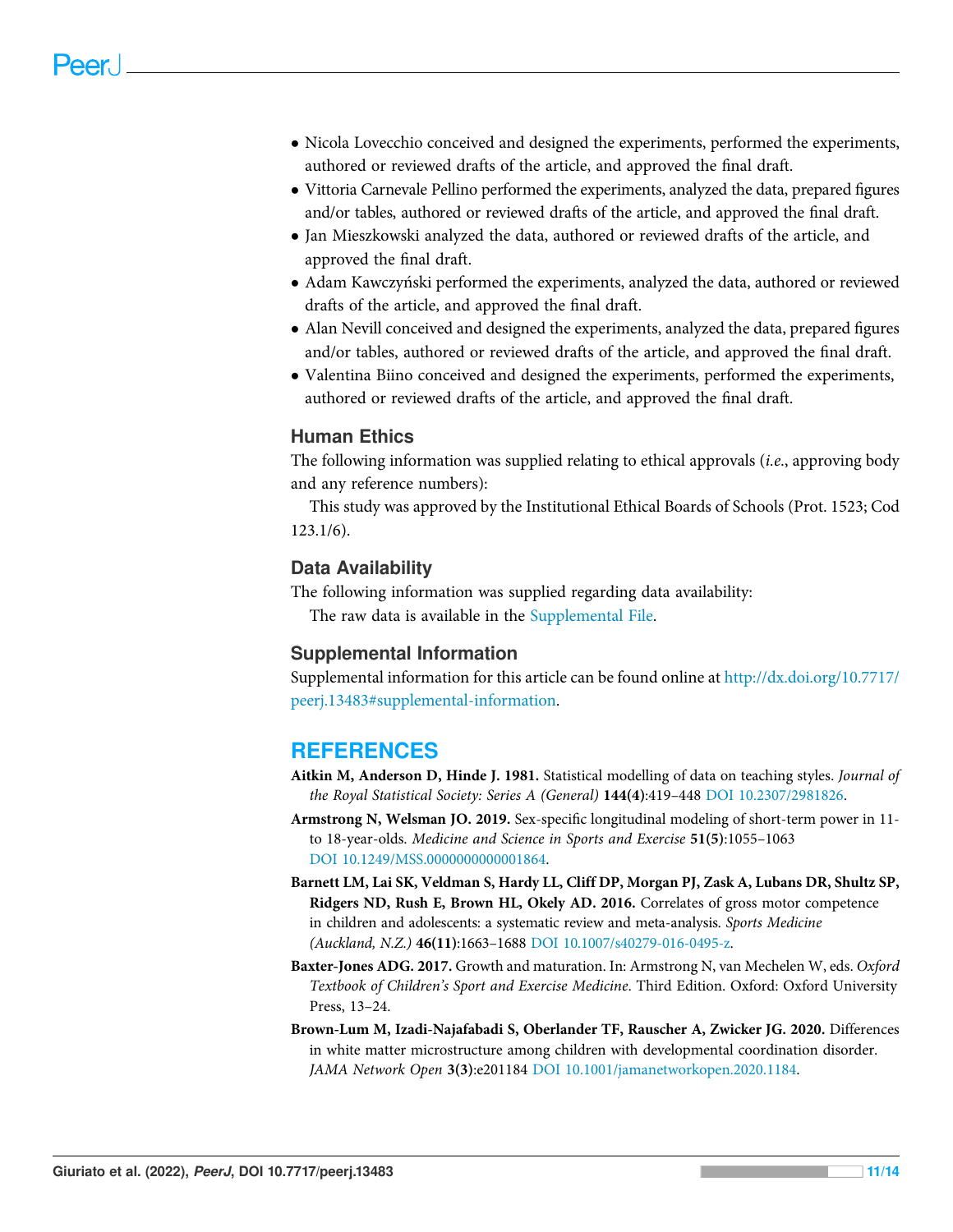- <span id="page-11-1"></span>Clarke JE, Metcalfe JS. 2002. The mountain of motor development: a metaphor. In: Clarke JE, Humphrey JH, eds. Motor Development: Research and Reviews. Vol. 2. Reston: National Association for Sport and Physical Education, 163–190.
- <span id="page-11-6"></span>Crocker PR, Bailey DA, Faulkner RA, Kowalski KC, McGrath R. 1997. Measuring general levels of physical activity: preliminary evidence for the physical activity questionnaire for older children. Medicine and Science in Sports and Exercise 29(10):1344–1349 [DOI 10.1097/00005768-199710000-00011](http://dx.doi.org/10.1097/00005768-199710000-00011).
- <span id="page-11-2"></span>Davids K, Button C, Bennett S. 2008. Dynamics of skill acquisition: a constraints led approach. Champain: Human Kinetics.
- <span id="page-11-0"></span>De Meester A, Stodden D, Brian A, True L, Cardon G, Tallir I, Haerens L. 2016. Associations among elementary school children's actual motor competence, perceived motor competence, physical activity and BMI: a cross-sectional study. PLOS ONE 11(10):e0164600 [DOI 10.1371/journal.pone.0164600](http://dx.doi.org/10.1371/journal.pone.0164600).
- <span id="page-11-5"></span>de Niet M, Platvoet SWJ, Hoeboer JJAAM, de Witte AMH, de Vries SI, Pion J. 2021. Agreement between the KTK3+ test and the athletic skills track for classifying the fundamental movement skills proficiency of 6-to 12-year-old children. Frontiers in Education 6:571018 [DOI 10.3389/feduc.2021.571018.](http://dx.doi.org/10.3389/feduc.2021.571018)
- <span id="page-11-8"></span>de Souza MC, de Chaves RN, Lopes VP, Malina RM, Garganta R, Seabra A, Maia J. 2014. Motor coordination, activity, and fitness at 6 years of age relative to activity and fitness at 10 years of age. Journal of Physical Activity & Health 11(6):1239-1247 [DOI 10.1123/jpah.2012-0137](http://dx.doi.org/10.1123/jpah.2012-0137).
- <span id="page-11-3"></span>Dos Santos M, Nevill AM, Buranarugsa R, Pereira S, Gomes T, Reyes A, Barnett LM, Maia J. 2018. Modeling children's development in gross motor coordination reveals key modifiable determinants. An allometric approach. Scandinavian Journal of Medicine & Science in Sports 28(5):1594–1603 [DOI 10.1111/sms.13061.](http://dx.doi.org/10.1111/sms.13061)
- <span id="page-11-7"></span>Faigenbaum AD. 2000. Strength training for children and adolescents. Clinics in Sports Medicine 19(4):593–619 [DOI 10.1016/s0278-5919\(05\)70228-3.](http://dx.doi.org/10.1016/s0278-5919(05)70228-3)
- <span id="page-11-11"></span>Fransen J, Deprez D, Pion J, Tallir IB, D'Hondt E, Vaeyens R, Lenoir M, Philippaerts RM. 2014. Changes in physical fitness and sports participation among children with different levels of motor competence: a 2-year longitudinal study. Pediatric Exercise Science 26(1):11–21 [DOI 10.1123/pes.2013-0005.](http://dx.doi.org/10.1123/pes.2013-0005)
- <span id="page-11-13"></span>Gallahue D, Ozmun J. 2006. Understanding motor development: infants, children, adolescents, adults. Sixth Edition. Boston: McGraw- Hill.
- <span id="page-11-12"></span>Gao Z, Chen S, Stodden DF. 2015. A comparison of children's physical activity levels in physical education, recess, and exergaming. Journal of Physical Activity & Health 12(3):349-354 [DOI 10.1123/jpah.2013-0392](http://dx.doi.org/10.1123/jpah.2013-0392).
- <span id="page-11-10"></span>Giuriato M, Kawczynski A, Mroczek D, Lovecchio N, Nevill A. 2021. Allometric association between physical fitness test results, body size/shape, biological maturity, and time spent playing sports in adolescents. PLOS ONE 16(4):e0249626 [DOI 10.1371/journal.pone.0249626](http://dx.doi.org/10.1371/journal.pone.0249626).
- <span id="page-11-4"></span>Giuriato M, Nevill A, Kawczynski A, Lovecchio N. 2020. Body size and shape characteristics for Cooper's 12 minutes run test in 11–13 years old Caucasian children: an allometric approach. The Journal of Sports Medicine and Physical Fitness 60(3):417–421 [DOI 10.23736/S0022-4707.19.10282-4](http://dx.doi.org/10.23736/S0022-4707.19.10282-4).
- <span id="page-11-9"></span>Giuriato M, Pugliese L, Biino V, Bertinato L, La Torre A, Lovecchio N. 2019. Association between motor coordination, body mass index, and sports participation in children 6–11 years old. Sport Sciences for Health 15(2):463–468 [DOI 10.1007/s11332-019-00554-0](http://dx.doi.org/10.1007/s11332-019-00554-0).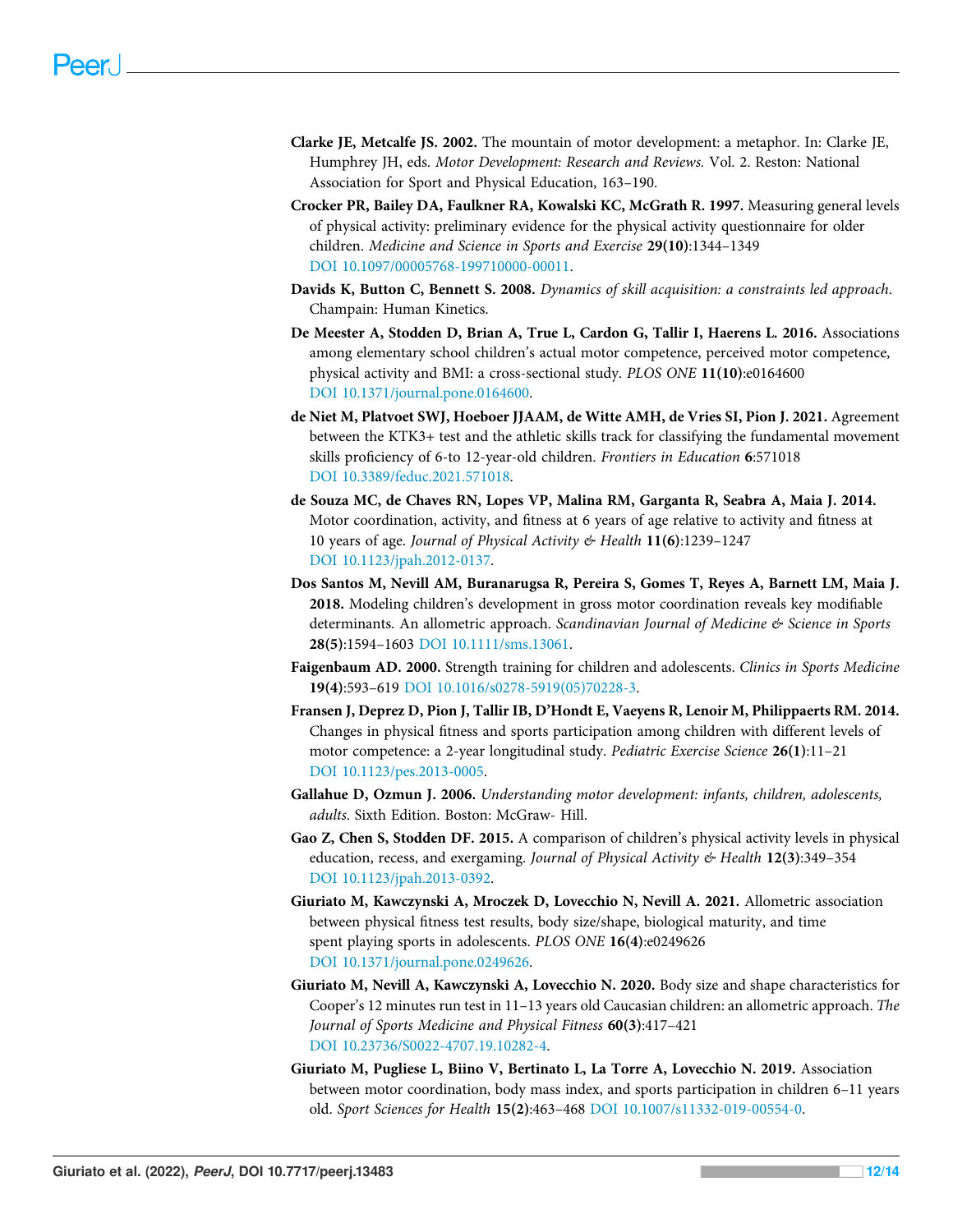- <span id="page-12-9"></span>Gobbi E, Elliot C, Varnier M, Carraro A. 2016. Psychometric properties of the physical activity questionnaire for older children in Italy: testing the validity among a general and clinical pediatric population. PLOS ONE 11(5):e0156354 [DOI 10.1371/journal.pone.0156354](http://dx.doi.org/10.1371/journal.pone.0156354).
- <span id="page-12-10"></span>Hedeker D, Gibbons RD. 2006. Longitudinal data analysis. Vol. 451. Hoboken: John Wiley & Sons.
- <span id="page-12-0"></span>Henderson S, Sugden D. 1992. Movement assessment battery for children. London: The Psychological Corporation.
- <span id="page-12-3"></span>Henrique RS, Bustamante AV, Freitas DL, Tani G, Katzmarzyk PT, Maia JA. 2018. Tracking of gross motor coordination in Portuguese children. Journal of Sports Sciences 36(2):220–228 [DOI 10.1080/02640414.2017.1297534](http://dx.doi.org/10.1080/02640414.2017.1297534).
- <span id="page-12-7"></span>Hulteen RM, Barnett LM, True L, Lander NJ, Del Pozo Cruz B, Lonsdale C. 2020. Validity and reliability evidence for motor competence assessments in children and adolescents: a systematic review. Journal of Sports Sciences 38(15):1717–1798 [DOI 10.1080/02640414.2020.1756674](http://dx.doi.org/10.1080/02640414.2020.1756674).
- <span id="page-12-1"></span>Hulteen RM, Lander NJ, Morgan PJ, Barnett LM, Robertson SJ, Lubans DR. 2015. Validity and reliability of field-based measures for assessing movement skill competency in lifelong physical activities: a systematic review. Sports Medicine (Auckland, N.Z.) 45(10):1443–1454 [DOI 10.1007/s40279-015-0357-0](http://dx.doi.org/10.1007/s40279-015-0357-0).
- <span id="page-12-6"></span>Khodaverdi Z, Bahram A, Stodden D, Kazemnejad A. 2016. The relationship between actual motor competence and physical activity in children: mediating roles of perceived motor competence and health-related physical fitness. Journal of Sports Sciences 34(16):1523–1529 [DOI 10.1080/02640414.2015.1122202](http://dx.doi.org/10.1080/02640414.2015.1122202).
- <span id="page-12-8"></span>Kiphard EJ, Schilling F. 2007. Körperkoordinationstest für Kinder. 2. Überarbeitete und ergänzte Auflage. Weinheim: Beltz Test GmbH.
- <span id="page-12-14"></span>Lai SK, Costigan SA, Morgan PJ, Lubans DR, Stodden DF, Salmon J, Barnett LM. 2014. Do school-based interventions focusing on physical activity, fitness, or fundamental movement skill competency produce a sustained impact in these outcomes in children and adolescents? A systematic review of follow-up studies. Sports Medicine 44(1):67–79 [DOI 10.1007/s40279-013-0099-9](http://dx.doi.org/10.1007/s40279-013-0099-9).
- <span id="page-12-13"></span>Latash ML. 2012. Fundamentals of motor control. Amsterdam: Elsevier Science Publishing Co Inc.
- <span id="page-12-4"></span>Lima RA, Bugge A, Pfeiffer KA, Andersen LB. 2017. Tracking of gross motor coordination from childhood into adolescence. Research Quarterly for Exercise and Sport 88(1):52–59 [DOI 10.1080/02701367.2016.1264566](http://dx.doi.org/10.1080/02701367.2016.1264566).
- <span id="page-12-5"></span>Lovecchio N, Giuriato M, Zago M, Nevill A. 2019. Identifying the optimal body shape and composition associated with strength outcomes in children and adolescent according to place of residence: an allometric approach. Journal of Sports Sciences 37(12):1434–1441 [DOI 10.1080/02640414.2018.1562615](http://dx.doi.org/10.1080/02640414.2018.1562615).
- <span id="page-12-2"></span>MacNamara Á, Collins D, Giblin S. 2015. Just let them play? Deliberate preparation as the most appropriate foundation for lifelong physical activity. Frontiers in Psychology 6(964):1548 [DOI 10.3389/fpsyg.2015.01548](http://dx.doi.org/10.3389/fpsyg.2015.01548).
- <span id="page-12-12"></span>Malina RM, Bouchard C, Bar-Or O. 2004. Growth, maturation, and physical activity. Second Edition. Champaign: Human Kinetics.
- <span id="page-12-11"></span>Nevill AM, Holder RL. 1995. Body mass index: a measure of fatness or leanness? The British Journal of Nutrition 73(4):507–516 [DOI 10.1079/BJN19950055](http://dx.doi.org/10.1079/BJN19950055).